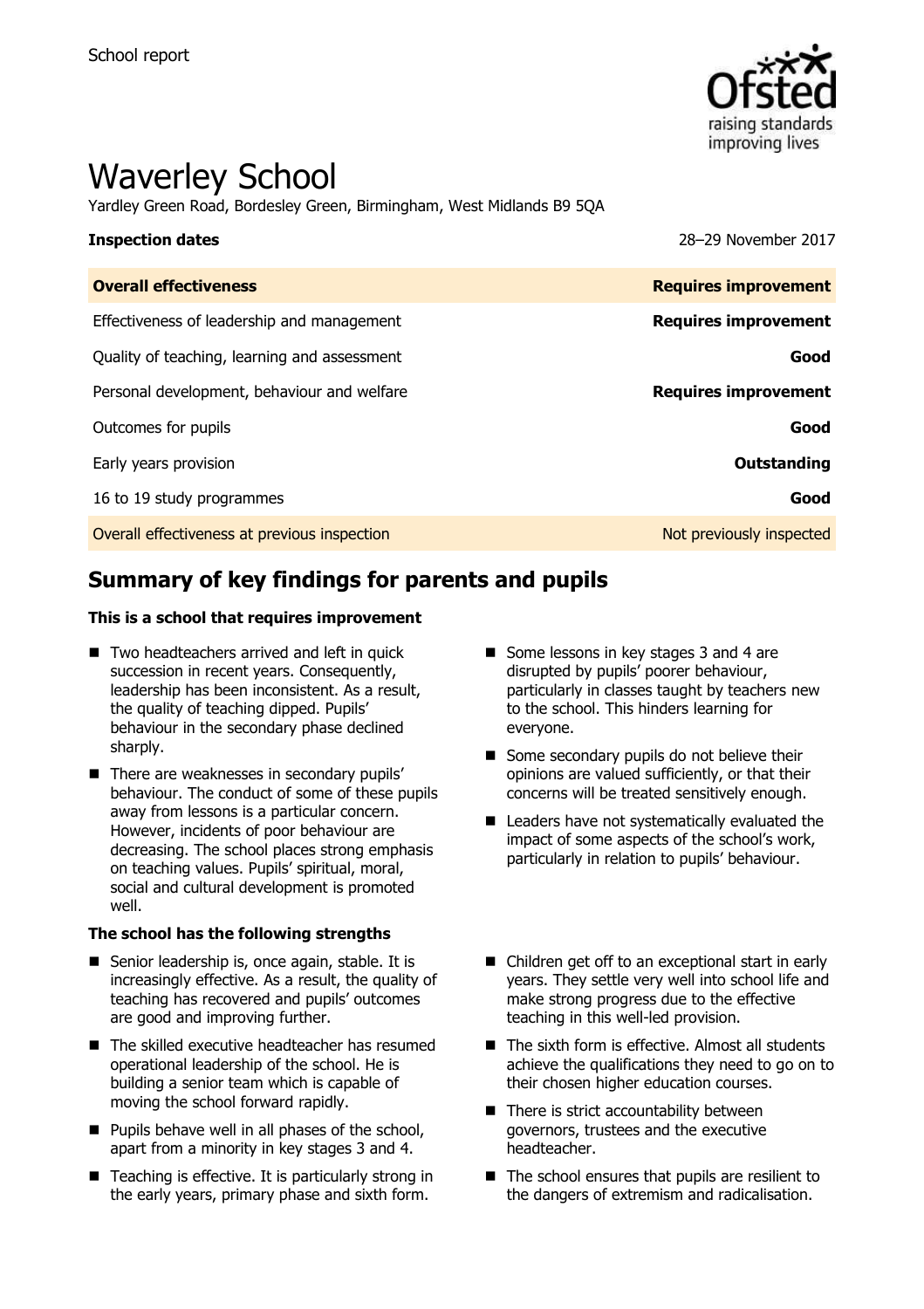

# **Full report**

### **What does the school need to do to improve further?**

- **IMPROVE PUPILS' personal development, behaviour and welfare by making sure that all** pupils in the secondary phase:
	- feel confident that they can talk to staff about their concerns, and that issues will be handled sensitively
	- believe that their views are heard and taken into account by staff
	- move around the school in a calm and orderly way
	- speak to one another and to adults respectfully
	- do not use derogatory language to one another
	- do not disrupt lessons by their wilful misbehaviour.
- Improve the impact of leaders and managers by ensuring that:
	- the behaviour of secondary pupils is of the same high quality as that demonstrated by pupils in all other phases
	- new teachers, trainees and supply staff are well supported in managing pupils' behaviour in lessons
	- leaders systematically check what difference their actions are making to pupils, including to their behaviour.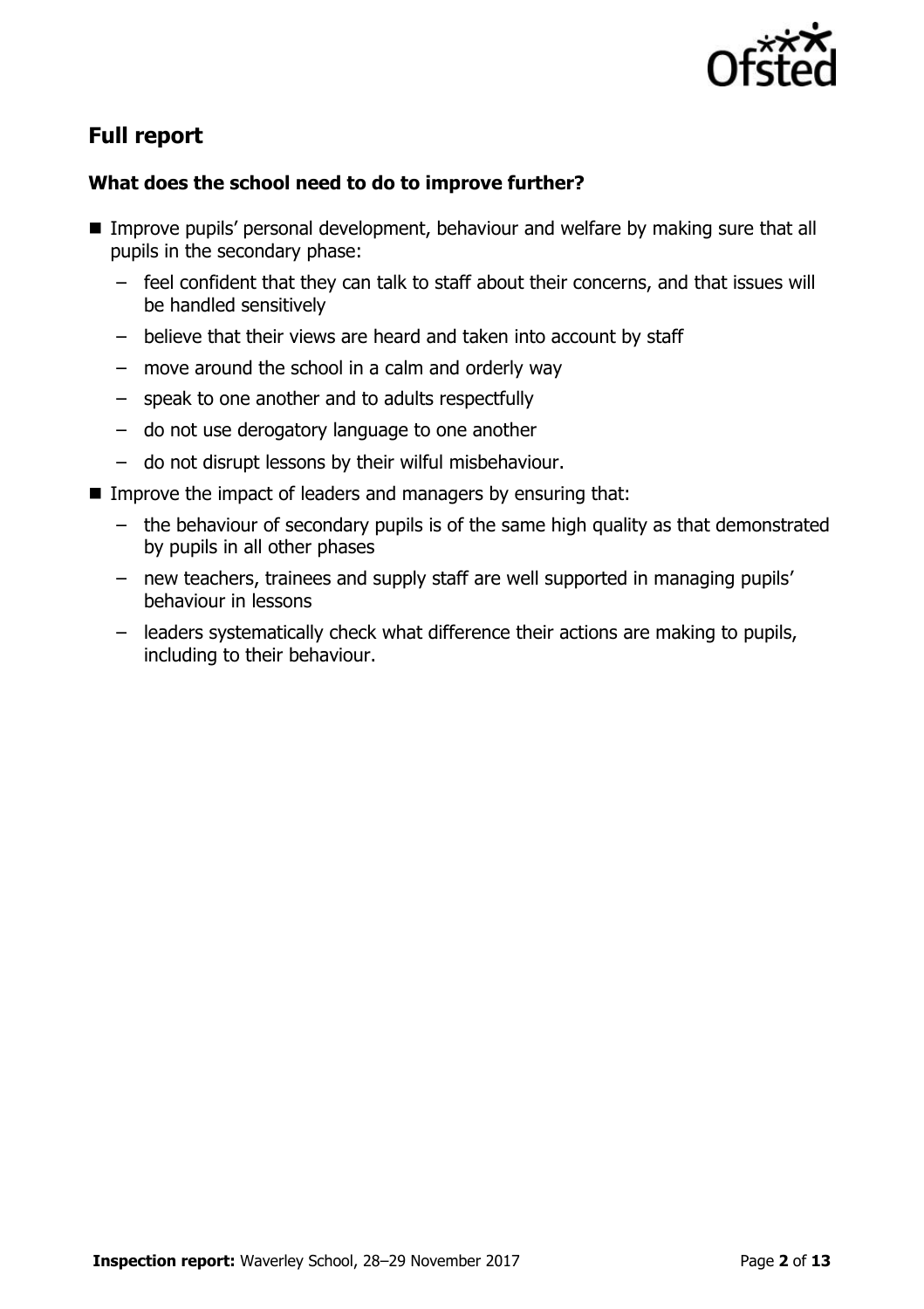

# **Inspection judgements**

### **Effectiveness of leadership and management Requires improvement**

- Until recently, leaders failed to tackle a decline in pupils' behaviour in key stages 3 and 4. Staff were not given clear guidelines on using the school's rewards and sanctions. Nor were they held to account consistently for managing their pupils' behaviour.
- Systems, and lines of accountability for behaviour, are now much clearer. Serious incidents are reducing quickly, but the behaviour of some secondary pupils is not good enough and some staff do not feel well enough supported to manage this.
- In recent years, much instability and inconsistency were caused by a quick succession of headteachers in the secondary phase. The impact of this was described perfectly by a pupil: 'A headteacher comes, imposes rules, then the next one comes and changes the rules.' As a result of this upheaval, leaders did not maintain sufficient oversight of pupils' behaviour. It is also the reason why the quality of teaching dipped.
- Stability has now been restored. The executive headteacher, the local governing body and trustees of the Waverley Education Foundation (the trust) form a strong strategic team. They have, largely, overturned the weaknesses caused by the turbulence in staffing. Although pupils' behaviour in the secondary phase has not improved enough, dips in their outcomes have recovered. The quality of teaching is, again, strong overall. Relative weaknesses in the secondary phase are being tackled.
- The school's motto, 'Learning through Diversity', aims to embrace the diversity of the local area and promote understanding, tolerance and respect. Leaders know that widely differing views, values and beliefs about what is right and wrong permeate the local community. They are deeply committed to building cohesion within the school and in wider society.
- The school's success in opening up dialogue about these tensions is demonstrated by its status as a Stonewall champion. Pupils are confident to discuss issues around sexuality maturely and with interest. Similarly, leaders work positively to ensure that pupils are respectful of other people's cultures and beliefs. In this way, leaders help protect pupils from the dangers of extremism and radicalisation. The school is less successful at challenging other perceptions. For example, some pupils casually use derogatory language to one another without consideration of the hurt it may cause.
- Leaders have created a curriculum that enables pupils to fulfil their future roles in the local community and beyond. For example, the range of post-16 courses on offer has been adapted to enable students to train for the type of careers they might pursue at the neighbouring hospital. Similarly, the strong focus on speaking and writing in early years helps those children who need to acquire English to do so quickly.
- The curriculum is broad ranging and interesting. A well-structured programme of educational visits supplements in-school lessons. These add to pupils' cultural experiences. Some secondary-aged pupils do not value these trips for the benefits they bring. Instead, they complain that they do not visit 'fun' venues, such as theme parks. Leaders are trying hard to overcome this misconceived, negative view.
- Following numerous changes, a full team of subject leaders and other middle leaders is now in place. They have been well trained by senior staff and are beginning to work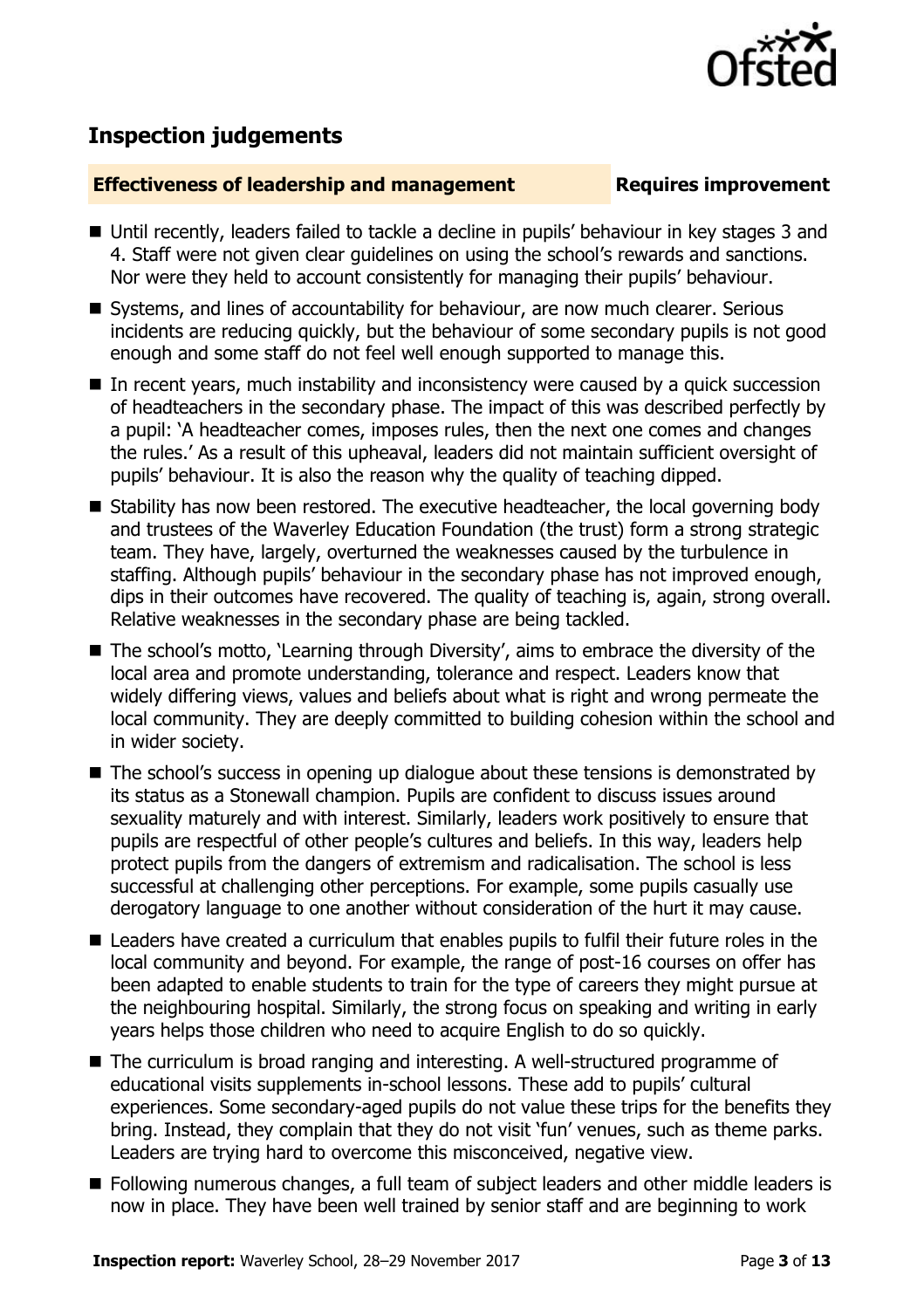

together well as a team. As a result, middle leaders are starting to hold staff more closely to account and are, in return, becoming more accountable for the impact of their own work. This is why outcomes have recovered and behaviour is getting better.

- The primary-phase senior team has maintained high-quality teaching since the school opened as an academy and brought about further improvements where needed.
- The secondary head of school accurately identifies weaknesses in teachers' practice and ensures that there is relevant training and support. She holds teachers closely to account for pupils' performance. As a result, the quality of teaching is strong in many subjects and classes. Relative weaknesses are being addressed. However, the quality of teaching is being hampered by some pupils' poor behaviour in lessons.
- The trust ensures that additional funding received to support the achievement of particular pupils is used effectively. Disadvantaged pupils achieve well as a result of the use of the pupil premium. Pupils who have special educational needs (SEN) and/or disabilities are well supported. Primary-aged pupils are more active and are gaining better skills in a range of sports due to effective use of the physical education and sport premium. Senior leaders in each phase do not have direct responsibility for how the money is spent, but make sure that outcomes are good for the pupils for whom it is intended.

### **Governance of the school**

- Governance is strong and effective. The board of trustees, local governing body and executive headteacher operate with clear responsibilities and lines of accountability. They have successfully re-established stable leadership throughout the school following the turbulence of recent years.
- The board of trustees has a clear view of the strategic direction of the school. It holds the local governing body to account for the quality of education provided by the school. The board of trustees seeks and takes good account of external views.
- The local governing body holds senior leaders to account and makes its expectations for pupils' outcomes clear. It contributes well to strategic decisions, in consultation with the board of trustees.

### **Safeguarding**

- The arrangements for safeguarding are effective. Policies and systems enable staff to identify, record and act upon concerns quickly and thoroughly to protect pupils.
- The school's strong stance on celebrating diversity is helping pupils understand the risks associated with radicalisation and extremism. As a result, leaders are making sure that they keep pupils safe from these dangers.
- $\blacksquare$  Some pupils say that they are reluctant to report concerns about bullying to staff, preferring to sort things out for themselves. Procedures for safeguarding could be strengthened by making sure that pupils feel fully supported.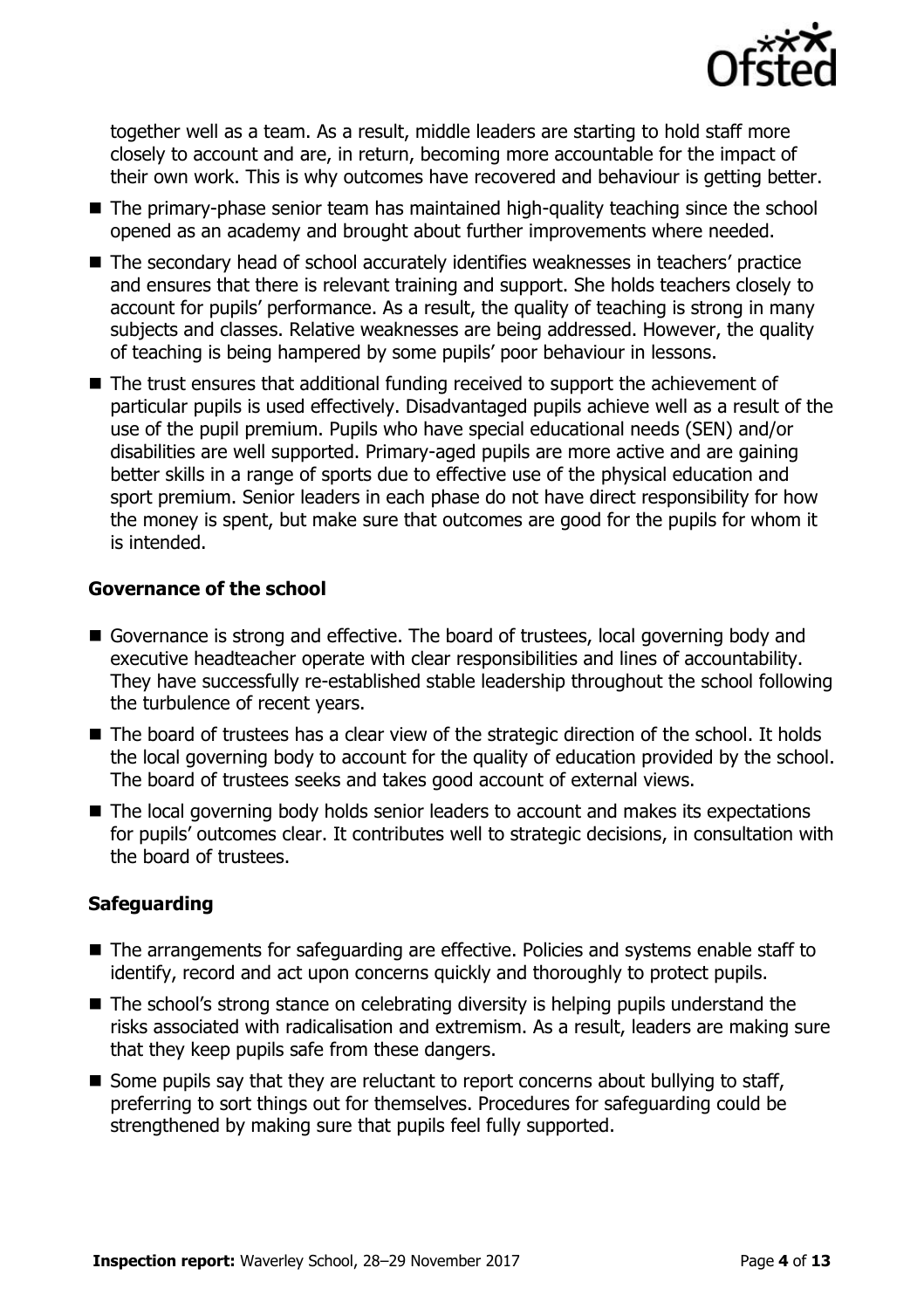

### **Quality of teaching, learning and assessment Good**

- Teachers are knowledgeable and skilled in the subjects and ages they teach. They know what pupils should learn in order to reach or exceed the expected standards for their ages. Teachers use this knowledge to build pupils' skills and understanding systematically.
- Teachers use thoughtful questioning to probe pupils' understanding and to challenge them to think more deeply. This was observed on a number of occasions. For example, in a science lesson in Year 4, the teacher's questions helped pupils explain the water cycle. Similarly, in a citizenship lesson in Year 10, the teacher used questions skilfully to introduce new knowledge and information about environmental issues. This quality of questioning helps pupils develop secure understanding and skills.
- The school has a policy which requires teachers to assess frequently how well pupils are learning and to give precise feedback to help them make improvements. Teachers, on the whole, follow this policy well. This helps pupils evaluate their success. For example, in a Year 10 art lesson, pupils were able to identify strengths and weaknesses in their own work with great accuracy and detail.
- **Primary phase teachers work well in teams. They plan work together carefully across** all classes in a year group. This ensures that pupils get an equally good experience and make good progress in all classes.
- **Pupils are taught well in the SEN resource base. They are effectively supported when** they join their peers in mainstream classes. As a result, they learn well.
- Teachers explain clearly to pupils what the lesson is about. Most ensure that pupils stay focused on the intended learning throughout. Teachers do this by spotting whether pupils are finding the work too hard or too easy. They then provide additional support or inject extra challenge as necessary to ensure that pupils achieve well.
- $\blacksquare$  In the early years, primary and post-16 phases, relationships between pupils and staff are respectful, friendly and trusting. This means that pupils enjoy the challenge of learning and apply themselves well to their work. This is also true in most classes in the secondary phase. A lovely example was seen in Year 11, where pupils were hanging onto the teacher's every word in an English lesson. Their enthusiasm for what they were learning was palpable.
- Some teachers in the secondary phase are less skilled at managing pupils' behaviour than other teachers in the school. In this small number of lessons, pupils do not apply themselves to their work and do not learn well.

### **Personal development, behaviour and welfare <b>Requires improvement**

### **Personal development and welfare**

- The school's work to promote pupils' personal development and welfare requires improvement because there are weaknesses in the secondary phase. In all other parts of the school, this aspect of the school's work is effective.
- **Pupils in key stage 4 say that they do not always feel comfortable to speak to staff**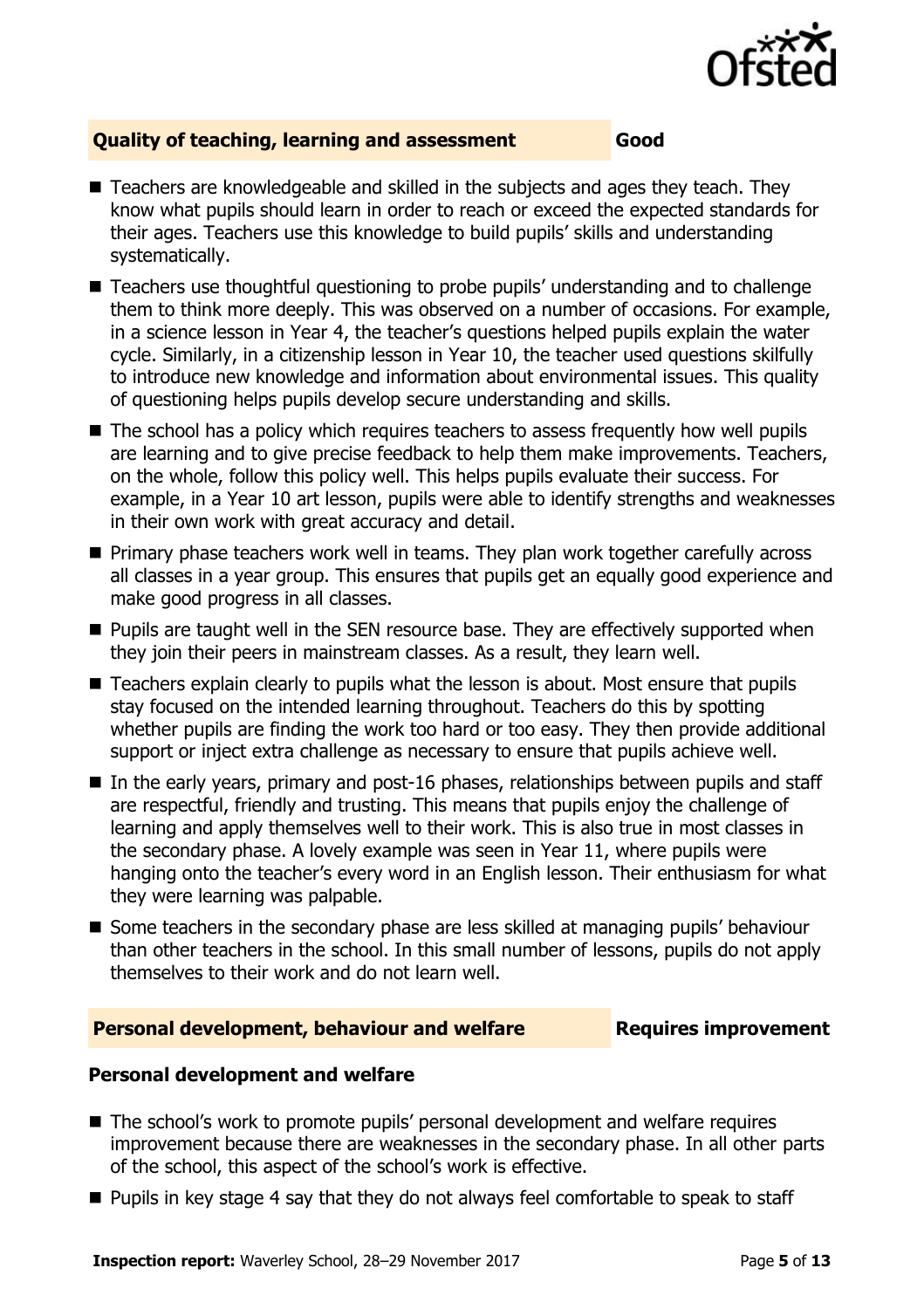

about bullying. They say that there have been occasions where such situations have not been handled sensitively. Pupils say that 'snitching' to a person in authority is seen as a serious misdemeanour in the local community. Some cited occasions when telling teachers about concerns led to reprisals outside school.

- There are examples of when secondary-aged pupils have used derogatory language about race or colour towards each other. Pupils say that they do not feel that these incidents are malicious, and that there is not a culture of racism in the school. Rather, they describe it as 'banter'. Leaders, however, are not prepared to accept this and are robustly challenging these attitudes.
- The school places great emphasis on giving pupils the attitudes and skills they will need to be successful members of modern British society. The school actively promotes celebration of diversity. All pupils are taught to have respect for all people, regardless of background, belief or lifestyle. Most pupils demonstrate a deep sense of respect through their actions. However, there are pupils in the secondary phase who do not, because they do not behave well for their teachers and use derogatory language to their peers.
- **Pupils in the secondary phase do not feel well listened to. They feel that there is a lack** of respect for their views. There is a school council, but meetings are infrequent. Its members are frustrated that they cannot represent their peers as well as they would wish.
- **Pupils in all other phases of the school are happy, confident, enthusiastic learners.** They are well supported by staff when concerns arise. Bullying is rare in the primary phase. Pupils in all phases are taught well about the dangers of online activity.

### **Behaviour**

- The behaviour of pupils requires improvement. Stark contrast exists between the poor behaviour of a small minority of secondary-aged pupils and the good behaviour of other pupils in the school.
- Staff and pupils say that behaviour is improving. The school's records confirm this. However, there is still work to be done. During the inspection, inspectors witnessed behaviour by some pupils that was unacceptable.
- On the first day of the inspection, the atmosphere in corridors, stairways and outside areas was very unruly. Staff were taken aback by this.
- Behaviour on the second day was notably better. All staff and most pupils spoken to told inspectors that the experience of the previous day was not typical. This was confirmed in the school's records. Pupils said that a group of older boys had instructed them to behave badly for the inspection. The reasons for the alleged campaign are unknown. However, it was clear that some pupils were unconcerned that their behaviour might cause inspectors to view the school unfavourably.
- In a small number of lessons in key stages 3 and 4, learning is hindered because of some pupils who talk over the teacher and who do not respond to reasonable requests. Pupils say that behaviour is worst in lessons where the teacher is new, or a trainee, or temporary. In other lessons, the same pupils behave well.
- Other pupils in the school behave very well. For example, children in early years learn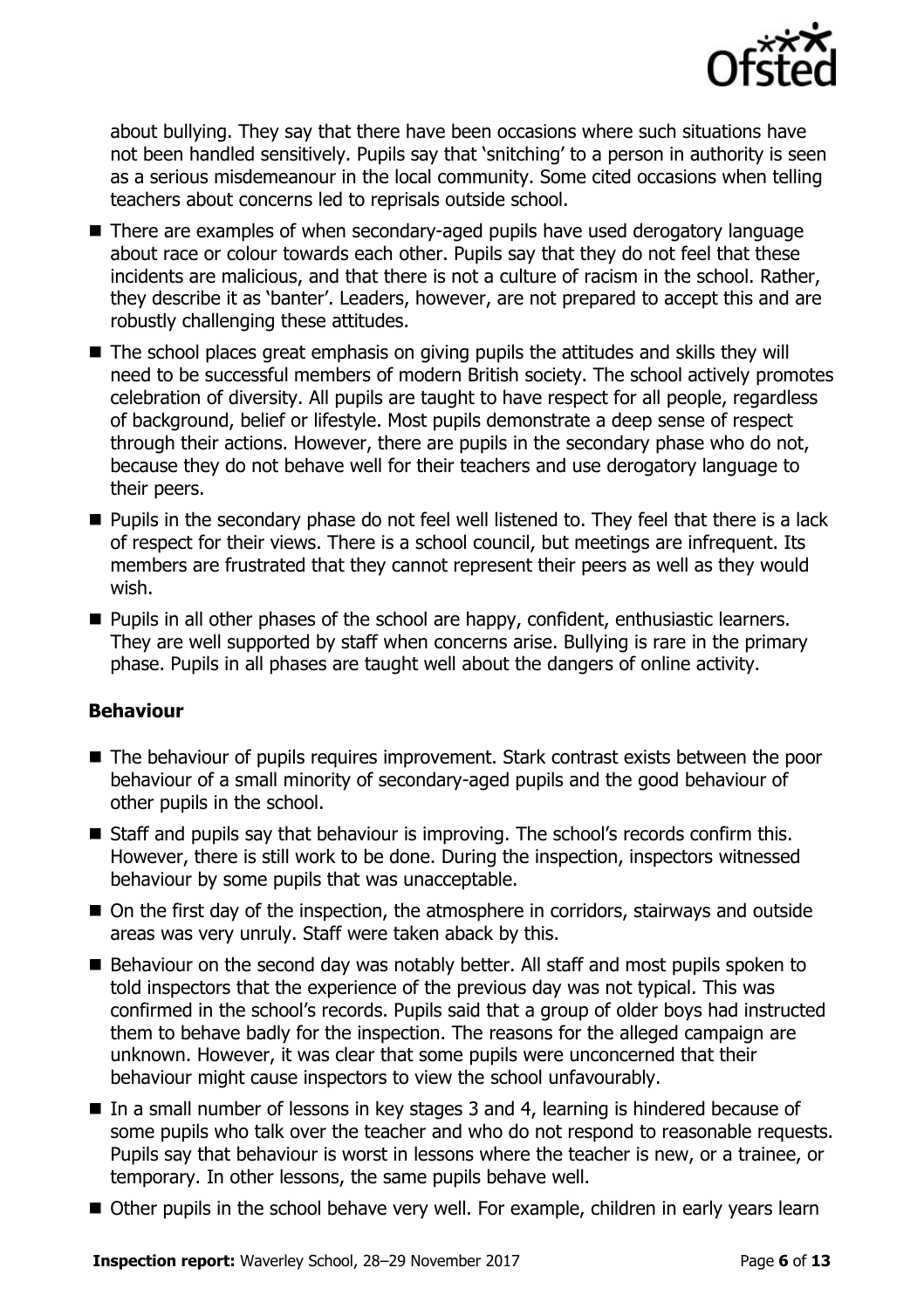

quickly to follow instructions and to get on well together. Similarly, primary-stage pupils listen to the teacher, work hard and play sensibly at breaktimes. Students in the sixth form are developing good work-related habits ready for their higher education courses or future employment.

- Pupils' attendance is in line with national figures. Some families take their children out of school for extended holidays to visit family abroad. The school, rightly, takes a firm line on this. The number of pupils who have high rates of absence has reduced as a result.
- Similarly, a strong stance on punctuality has reduced lateness. Some older pupils are not happy about this. They say that the use of detention for being a few minutes late is disproportionate. However, others said that this approach had worked. They are now sure to arrive at school on time so as to avoid detention.
- **Pupils behave well in the SEN resource base. Similarly, the small number of pupils who** attend off-site alternative provision are well supervised and behave well.

### **Outcomes for pupils Good**

- $\blacksquare$  By the time they complete Year 11, pupils' attainment is at least in line with, and in some cases above that of other pupils nationally. This demonstrates that pupils make sustained strong progress across all key stages from relatively low starting points.
- Slower progress in recent years was caused by dips in the quality of teaching. Wellconsidered actions quickly remedied this. Public examination results in 2017 showed that Year 11 pupils had made progress broadly in line with that of other pupils nationally. They made particularly strong progress in the English Baccalaureate subjects.
- Overall, disadvantaged pupils made similar progress to that of other pupils nationally. However, in mathematics, their progress was weaker across key stages 3 and 4. Leaders have taken a range of actions to make sure that current disadvantaged pupils make better progress in mathematics. There are early signs that the plan is being successful, but it is too early to see the full impact.
- At key stages 3 and 4, the majority of pupils make sound progress towards their targets across most subjects. However, progress for the most able pupils in key stage 3 is not as strong as for other ability groups. Leaders are focusing efforts on speeding up progress for these pupils. The school's assessment information shows that leaders' plans are having a positive impact.
- **Pupils who have SEN and/or disabilities are well supported in the SEN resource base** and in mainstream classes. As a result, they make strong progress in a wide range of subjects.
- There are no discernible differences in the attainment and progress between pupils from different ethnic groups. In addition, those who speak English as an additional language are well supported, and so achieve well.
- National assessments in key stage 1 reflect the dip in the quality of teaching in 2015. Year 2 pupils' attainment in reading, writing and mathematics was below the national average. However, recovery has been swift. In 2017, overall standards were in line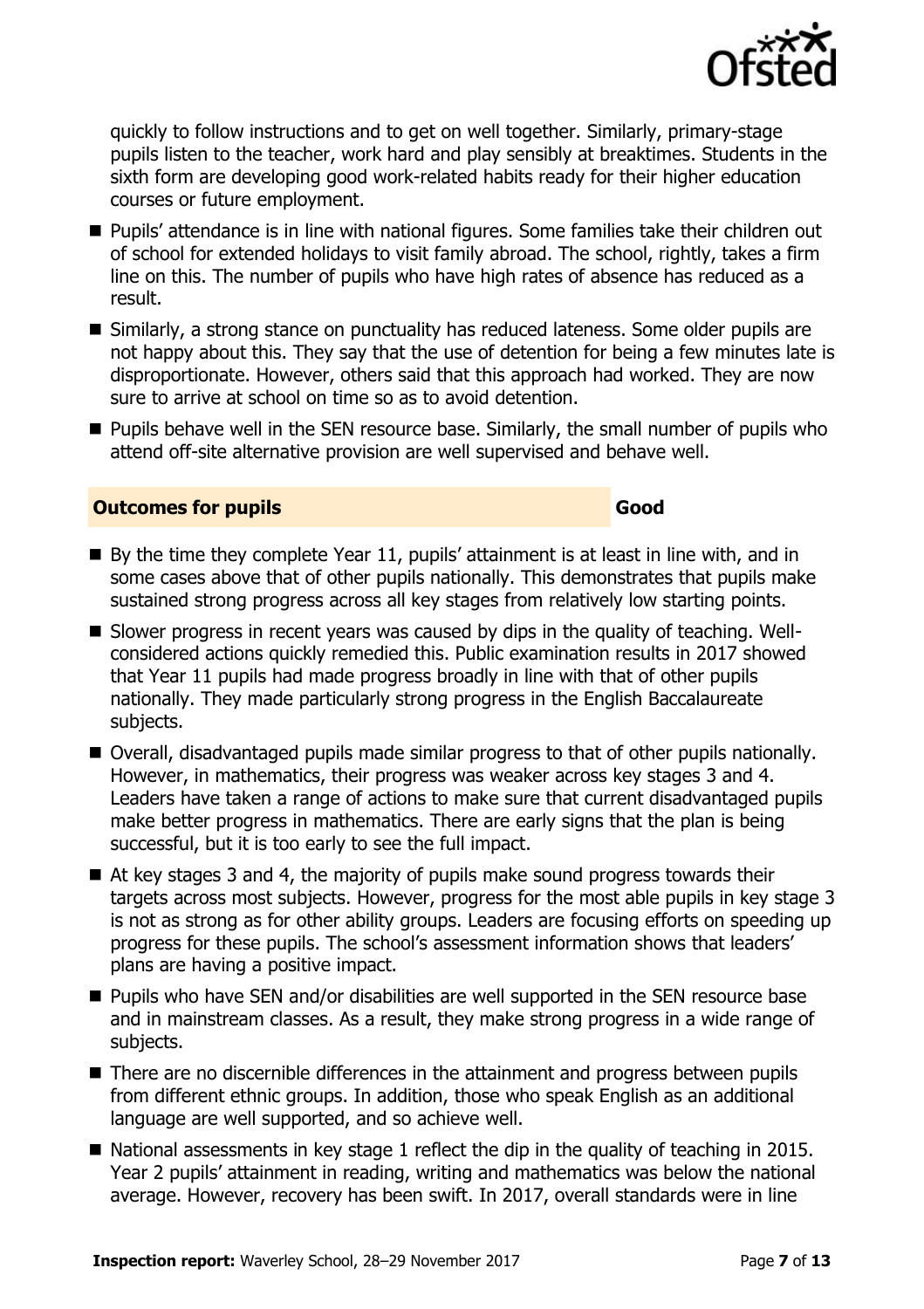

with those nationally. More pupils demonstrated a greater depth of understanding than is shown in the national figure.

 $\blacksquare$  Similar improvement is seen in the scores in the phonics screening check for Year 1 pupils. This is because the quality of phonics teaching has improved.

### **Early years provision CONSTANDING TO A RESEARCH CONSTANDING TO A RESEARCH CONSTANDING TO A RESEARCH CONSTANDING TO A RESEARCH CONSTANDING TO A RESEARCH CONSTANDING TO A RESEARCH CONSTANDING TO A RESEARCH CONSTANDING TO**

- Many children enter the Reception classes with skills that are considerably weaker than those of typical four-year-olds. In particular, many children find it difficult to communicate effectively. In addition, some do not speak English at home.
- The high-quality teaching children receive means that they are ready for the demands of the national curriculum by the time they begin Year 1. By the time they finish Reception Year, most have reached the necessary good level of development. This shows that they make impressive progress in early years.
- Children settle quickly into school life and learn to behave appropriately because adults create clear routines for them to follow. Children soon learn what to do and follow instructions willingly.
- Teachers work in close partnership with parents to establish what children can and cannot do when they start school. Frequent, detailed assessment is used effectively to build a picture of children's growing skills. Teachers use this information carefully to plan activities and experiences that systematically build children's understanding.
- Disadvantaged children achieve well. The early years pupil premium is used well to boost their personal, social and emotional skills. This gives them the confidence they need to learn.
- Children are safe, happy and well cared for in the early years classes. All safequarding and welfare requirements are met. They feel secure in the trusting relationships they make with the adults around them. This helps them take risks and learn new skills quickly.
- The early years provision is highly effective because it is led exceptionally well. The leader has an incisive knowledge of what is working well and what could be even better. She is ambitious and driven in her pursuit of excellence.

### **16 to 19 study programmes Good**

- Leadership in the sixth form is strong and effective. Leaders have a sound grasp of students' achievements, the strengths in the sixth form, and areas that need development. Action planning shows that leaders deal with weaknesses swiftly.
- Students in the sixth form make good progress. Across a range of subjects, their progress is in line with that of other pupils nationally with similar starting points. In some subjects, in the past, students have made weaker progress. Leaders have identified these areas and implemented effective actions to improve current students' attainment and progress.
- The post-16 curriculum is well considered and meets students' needs effectively. The range of non-qualification activities is impressive and effectively prepares students for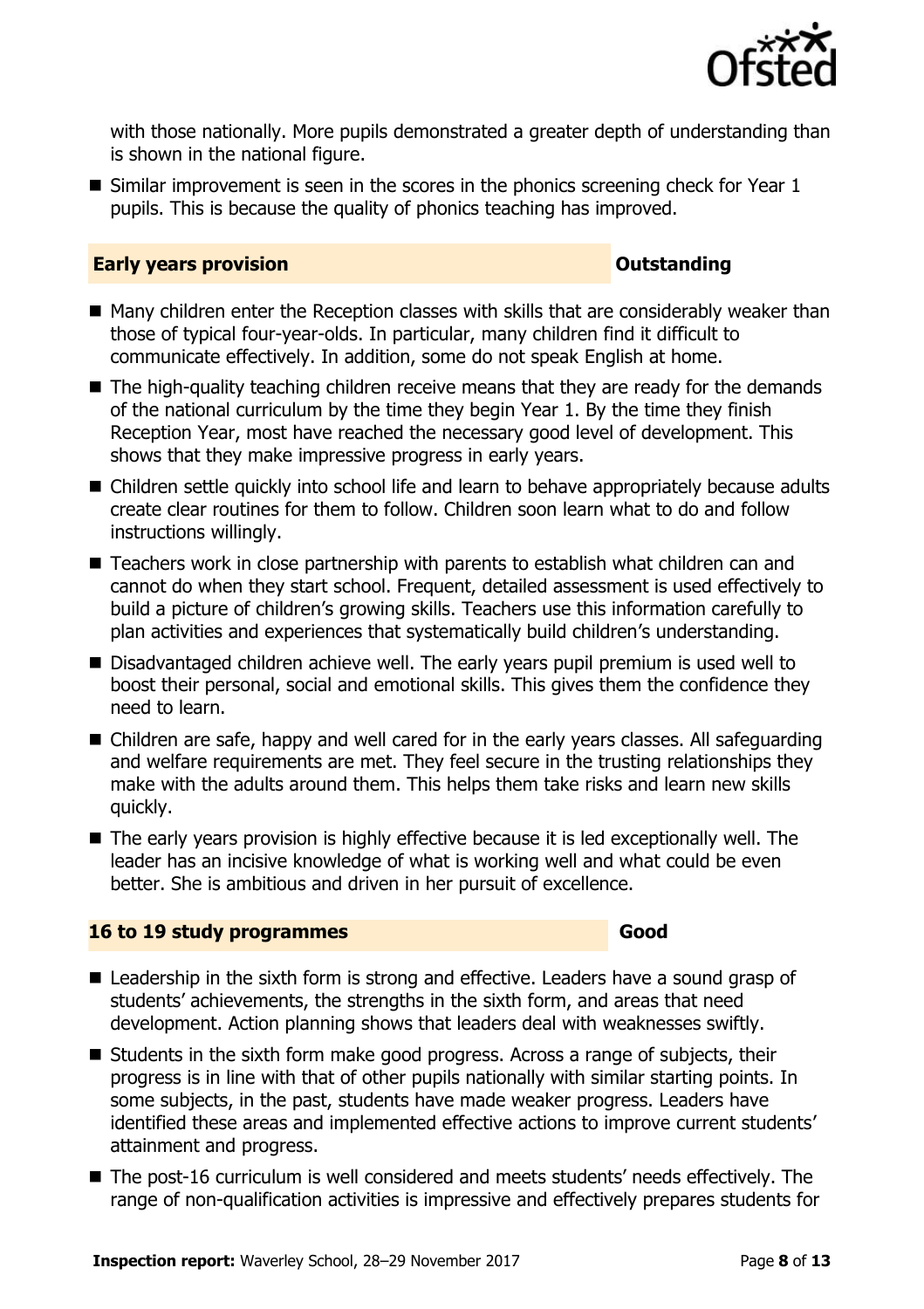

life in modern Britain. Each of these is carefully chosen to build students' confidence, work readiness, financial knowledge, health and well-being. All students engage in regular sporting activities and have access to an array of support for their studies and personal needs.

- In response to students' needs and local employment needs, leaders have introduced new vocational courses. This means that students have a wider range of options to choose from. These courses have been popular with students.
- Teaching in the sixth form is effective. Teachers and students engage in thoughtful dialogue in lessons. Students become highly motivated, reflective and independent learners.
- As a result of leaders making sure that courses are suitable for students, retention in the sixth form is very high. The very small number of students who do not complete their courses are supported to take other, more suitable courses in the sixth form. The very small number of students who need to retake GCSEs in English and mathematics do so successfully.
- The majority of students go on to higher education after their time in the sixth form. All students in 2017 went on to education, apprenticeships or employment. This is because leaders provide effective advice and information about the range of opportunities available to them. Leaders track destinations carefully. The tracking shows that the proportion of students who sustain their destinations is above the national average.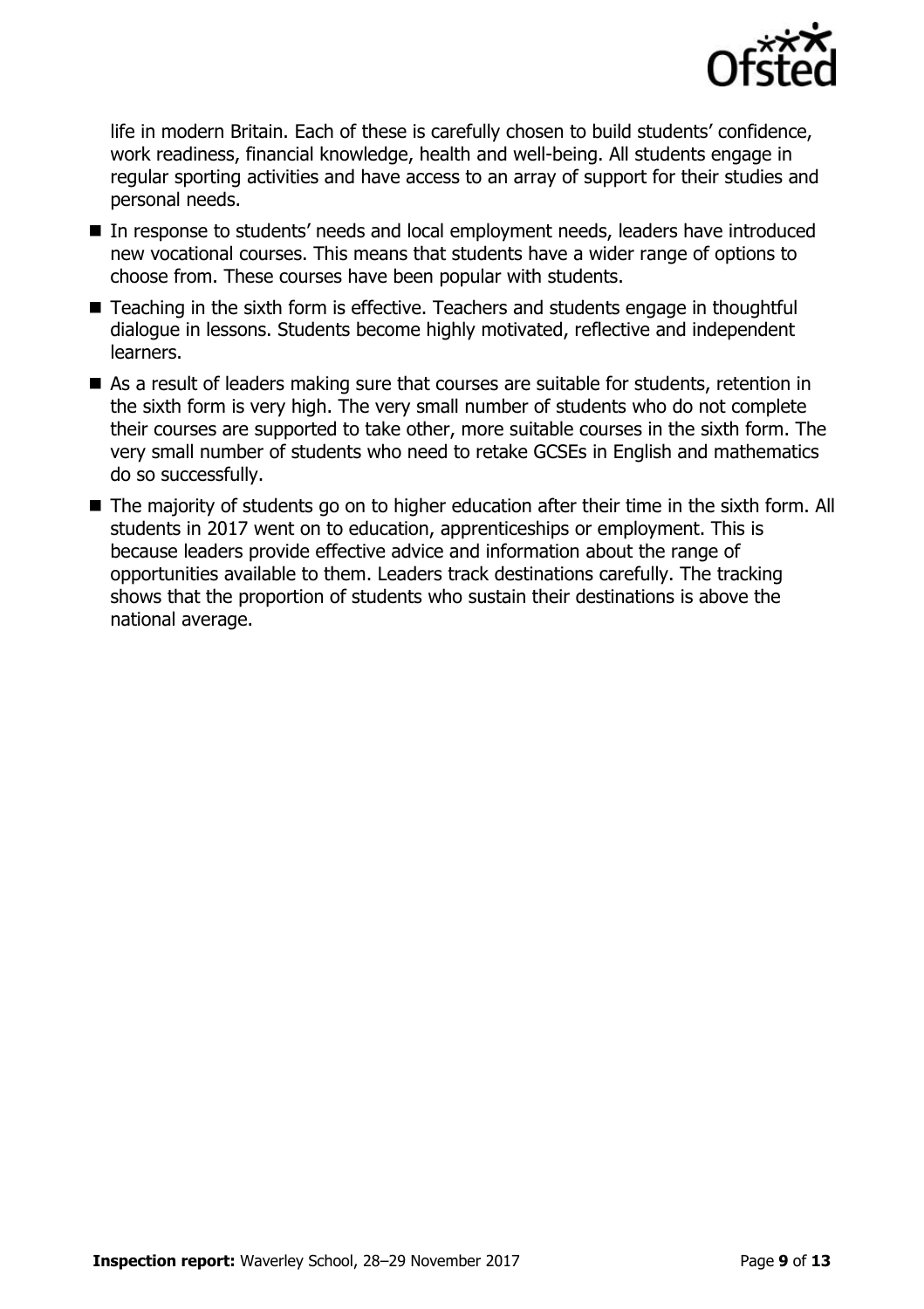

# **School details**

| Unique reference number | 142219            |
|-------------------------|-------------------|
| Local authority         | <b>Birmingham</b> |
| Inspection number       | 10043598          |

This inspection was carried out under section 8 of the Education Act 2005. The inspection was also deemed a section 5 inspection under the same Act.

| Type of school                                           | All-through                  |
|----------------------------------------------------------|------------------------------|
| School category                                          | Academy converter            |
| Age range of pupils                                      | 4 to 19                      |
| Gender of pupils                                         | Mixed                        |
| Gender of pupils in 16 to 19 study<br>programmes         | Mixed                        |
| Number of pupils on the school roll                      | 1,480                        |
| Of which, number on roll in 16 to 19 study<br>programmes | 79                           |
| Appropriate authority                                    | Board of trustees            |
| Chair                                                    | Mr Giora Berman              |
| <b>Executive Headteacher</b>                             | Kamal Hanif OBE              |
| Telephone number                                         | 0121 566 6600                |
| Website                                                  | www.waverley.bham.sch.uk     |
| Email address                                            | enquiry@waverley.bham.sch.uk |
| Date of previous inspection                              | Not previously inspected     |

### **Information about this school**

- The school meets requirements on the publication of specified information on its website.
- The school complies with Department for Education guidance on what academies should publish.
- $\blacksquare$  This was the first inspection carried out since the school opened as an academy on 1 August 2015. The predecessor school (Waverley School) was last inspected in December 2012, when it was judged to be outstanding.
- The school is part of the Waverley Education Foundation multi-academy trust, along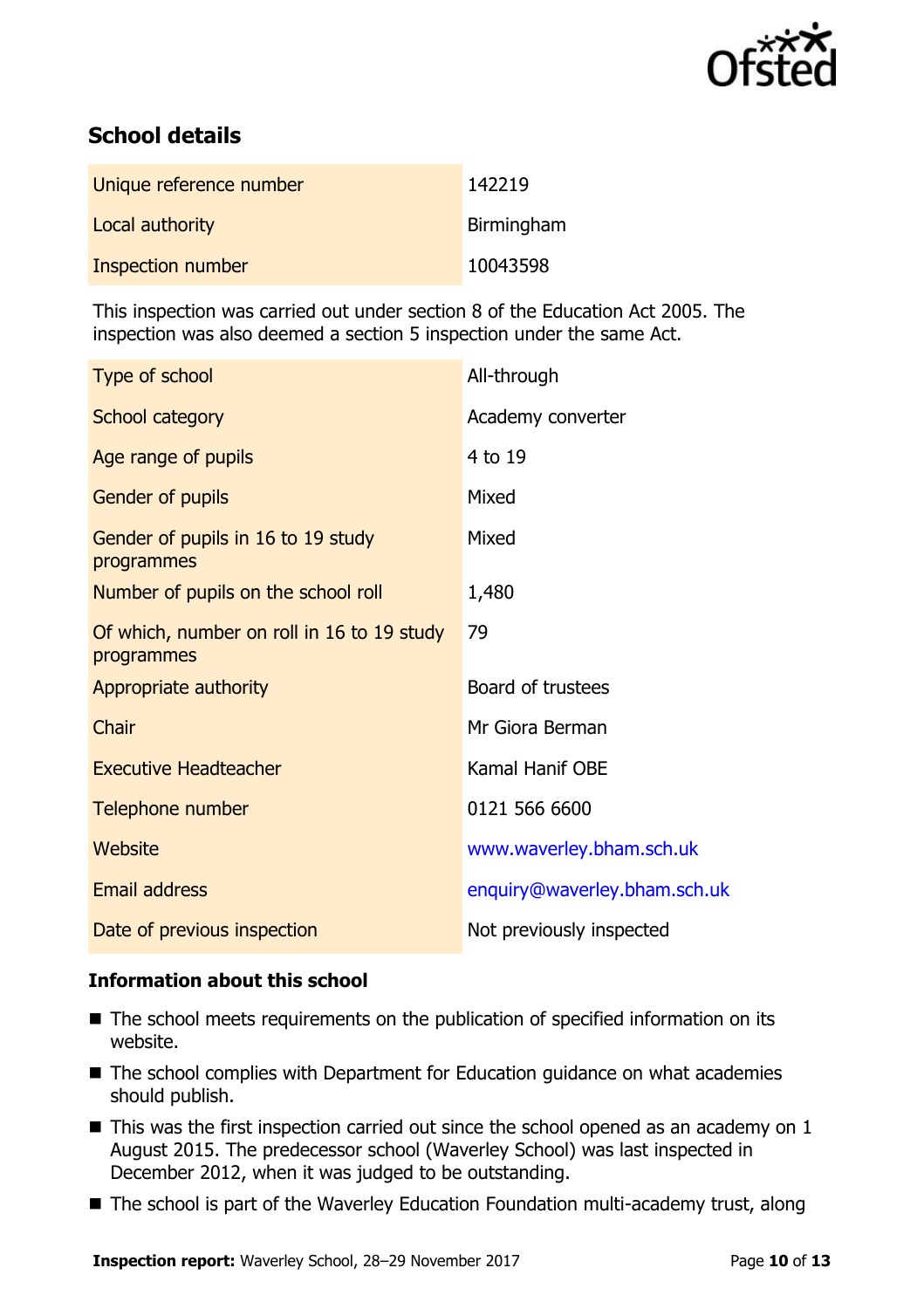

with the Waverley Studio College. The trust is governed by a board of trustees. Oversight of the school's management is carried out by a local governing body.

- After the school opened as an academy, the leadership structure was changed to include the post of headteacher. Following a period of turbulence and difficulty in recruiting an effective headteacher, the executive headteacher has assumed operational responsibility for the school.
- Around two thirds of pupils come from Asian or Asian British Pakistani heritage. Of the remaining third, the majority are from Asian, Asian British Bangladeshi, Black or Black British African groups.
- The school operates a specially resourced provision for 30 secondary-aged pupils who have cognitive and learning difficulties. Pupils work both within the resource base and in mainstream classes.
- The school also houses a satellite unit for Calthorpe Academy, a local special school. Secondary-aged pupils from Calthorpe attend to access mainstream courses.
- The school makes use of three alternative providers of education for pupils who are at risk of permanent exclusion: EBN Academy, CUL Academy and Riverside.
- The school provides initial teacher training through the Waverley Teaching School Alliance.
- The school meets the government's current floor standards, which set the minimum expectations for pupils' progress and attainment.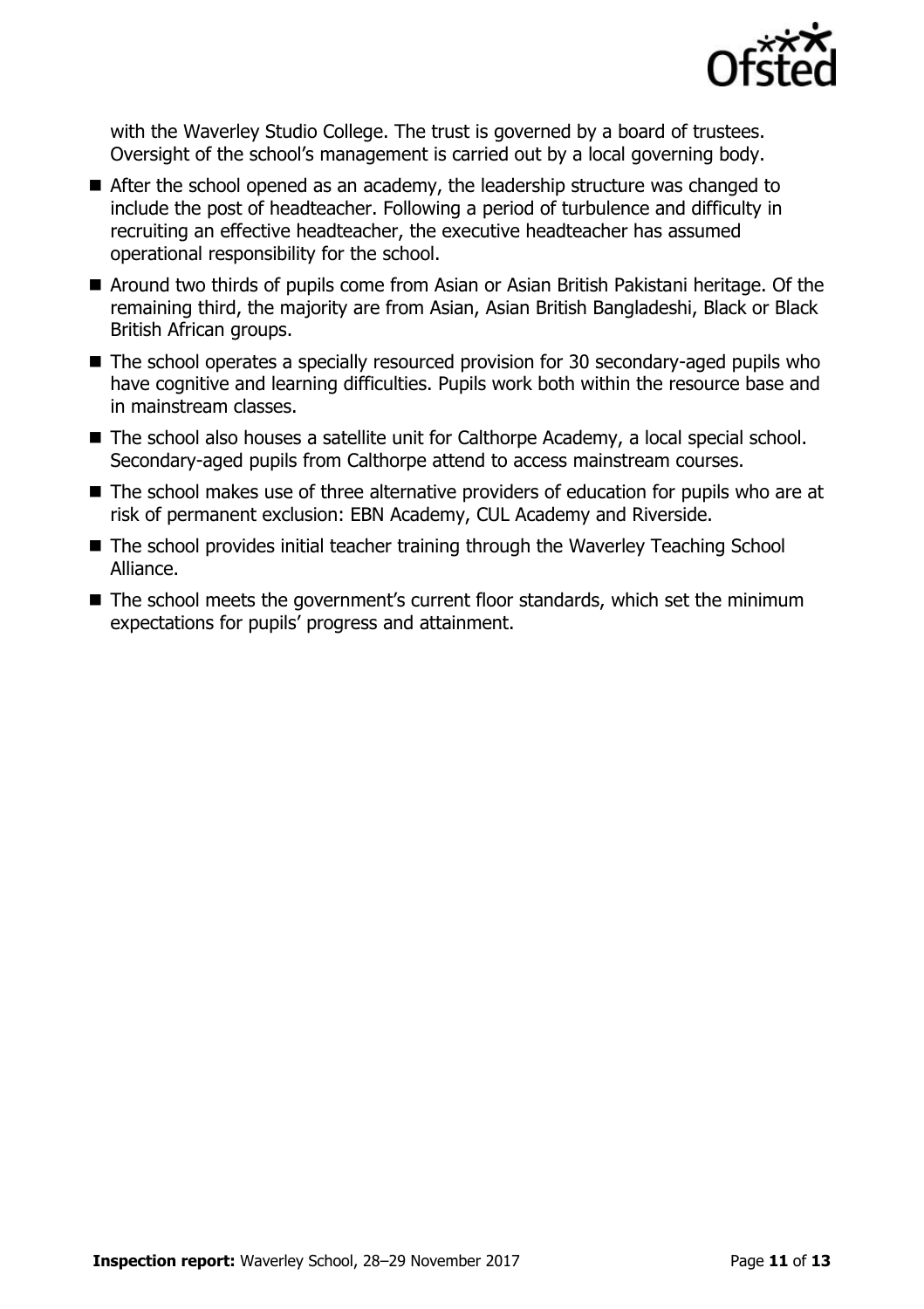

# **Information about this inspection**

- Inspectors visited lessons in all phases of the school. Some of these visits were made jointly with senior staff. During lessons, inspectors observed pupils learning, spoke with them and looked at the work in their books.
- Discussions were held with: the executive headteacher; senior leaders in each phase; other school staff; the chairs of the board of trustees and the local governing body; groups of pupils in Years 10 and 11; and several parents as they brought their children to school. Informal conversations were held with other pupils as they moved around the school and played at lunchtime. Letters written to inspectors by four pupils were also considered.
- A range of documents was examined, including: leaders' checks on how well the school is doing and their plans for improvement; minutes of trust and local governing body meetings; information about the curriculum; information about the progress and attainment of pupils; and documents relating to pupils' attendance, behaviour and welfare.
- There were no responses to the online survey, Parent View.
- This inspection was carried out following a number of complaints made to Ofsted that raised serious concerns. Her Majesty's Chief Inspector decided that an inspection of the school should take place to follow up the whole-school issues that were raised. Inspectors sought to establish whether leadership of the school was secure, whether pupils' behaviour is managed effectively and the extent to which the school promotes pupils' personal development and welfare.

### **Inspection team**

| Sandy Hayes, lead inspector | Her Majesty's Inspector        |
|-----------------------------|--------------------------------|
| Alan Johnson                | Ofsted Inspector               |
| Elizabeth Ellis-Martin      | Ofsted Inspector               |
| <b>Michael Appleby</b>      | Ofsted Inspector               |
| Dan Owen                    | Her Majesty's Inspector        |
| James McNeillie             | Senior Her Majesty's Inspector |